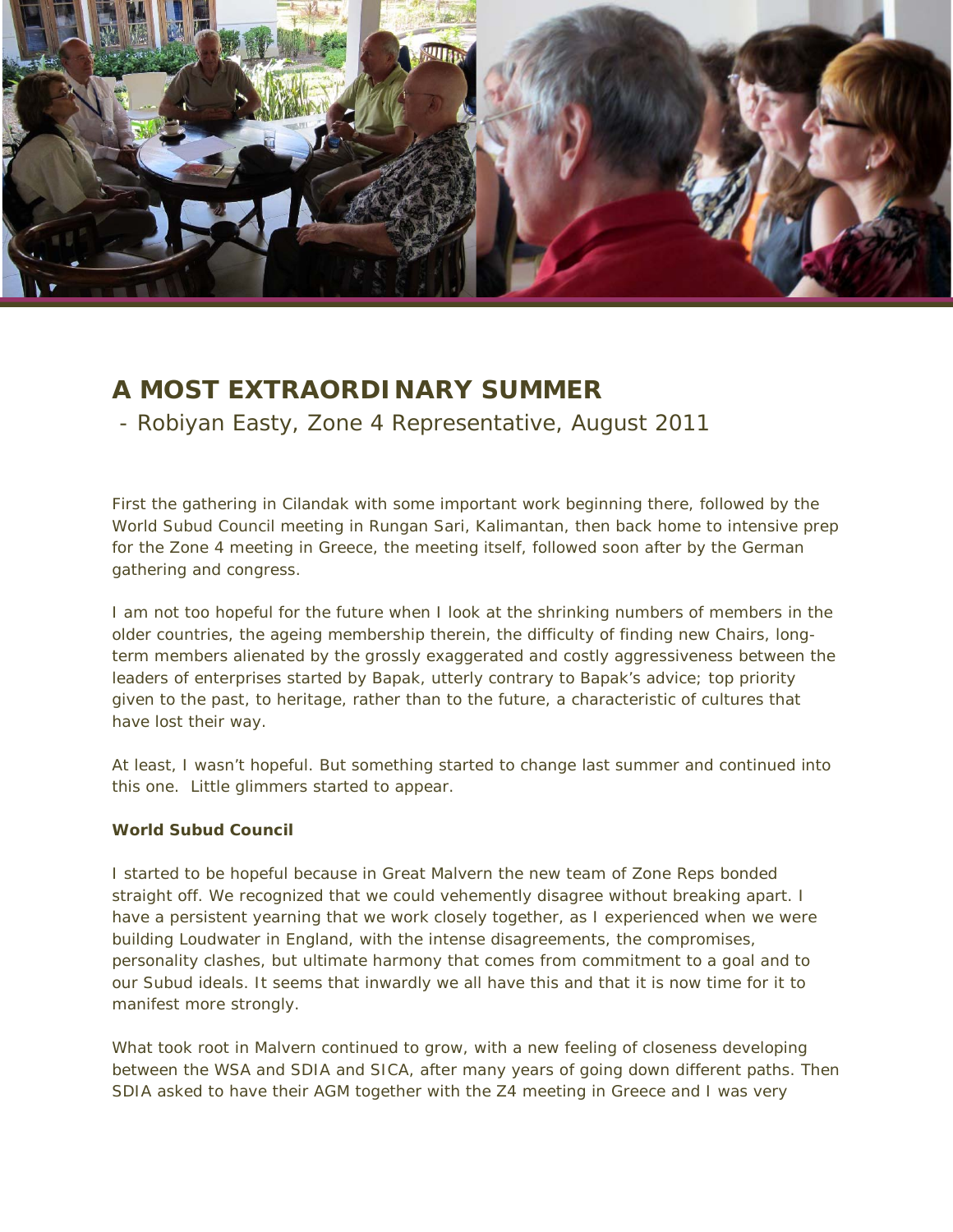happy to comply; as hoped for, it brought a strong feeling of common purpose, with Kumari able to make a presentation to the zonal council and to ask how we can cooperate, showing as an example the home gardens project in Kalimantan which is supported by SDIA Germany and which I was privileged to visit for the public signing of the agreement.

If SDIA is our only official body doing work in the world, Latifah and her team have big plans for SICA, too. In Rungan Sari our understanding that it is the affiliates which were formed to go outwards was shared by Latifah and resulted in the forums part of the External Relations function being taken over by SICA. The superb SICA website that Latifah created many moons ago, but was left defunct for a decade, is now about to go online again; we saw a preview in Rungan Sari, which I copied and presented in Greece; keep your eyes open for the launch.

A new understanding and mutual respect between MSF and the WSA was encapsulated in an MOU (memorandum of understanding). And then in Rungan Sari, after confusion and aggravation about the method of selecting new trustees, we got two new ones of high quality, Heloise Jackson and Bachtiar Lorot. I must confess that I was pleased when Bachtiar was elected chair as I understood from one or two late night conversations that he would champion the working together of our institutions: complementarities not competition, as he put it.

I am hopeful because last year in Great Malvern I looked at the youth with the eyes of a

returning native and saw a new maturity that made me forget the missing generations, saw a closeness among our young folk, quickly established, free of man-made borders, as experienced by my daughter Utami and surely others too. This year in RS we saw the quality contributions and commitment of Alex and Lucinda.

I am hopeful because the last year saw us dealing with many difficult issues with courage and firmness, making heard the voices of the members we are representing, reflecting a common understanding of the horizontal/lateral nature of Subud, that we must go forward like a balanced team of horses, all pulling together in the same direction. Yes, there was a regrettable absence of sensitivity at times and regrettable resignations, but a willingness to look for solutions was tangible and a major melt-down of the core was avoided.

## **ZONE 4 & SDIA** (see separate reports for details)

The success of the zone 4 meeting in Greece was attributable to many things, from having an open and welcoming environment of sun and sea, the very friendly and cooperative hotel manager and staff, to the global flavour introduced by the SDIA AGM. Above all